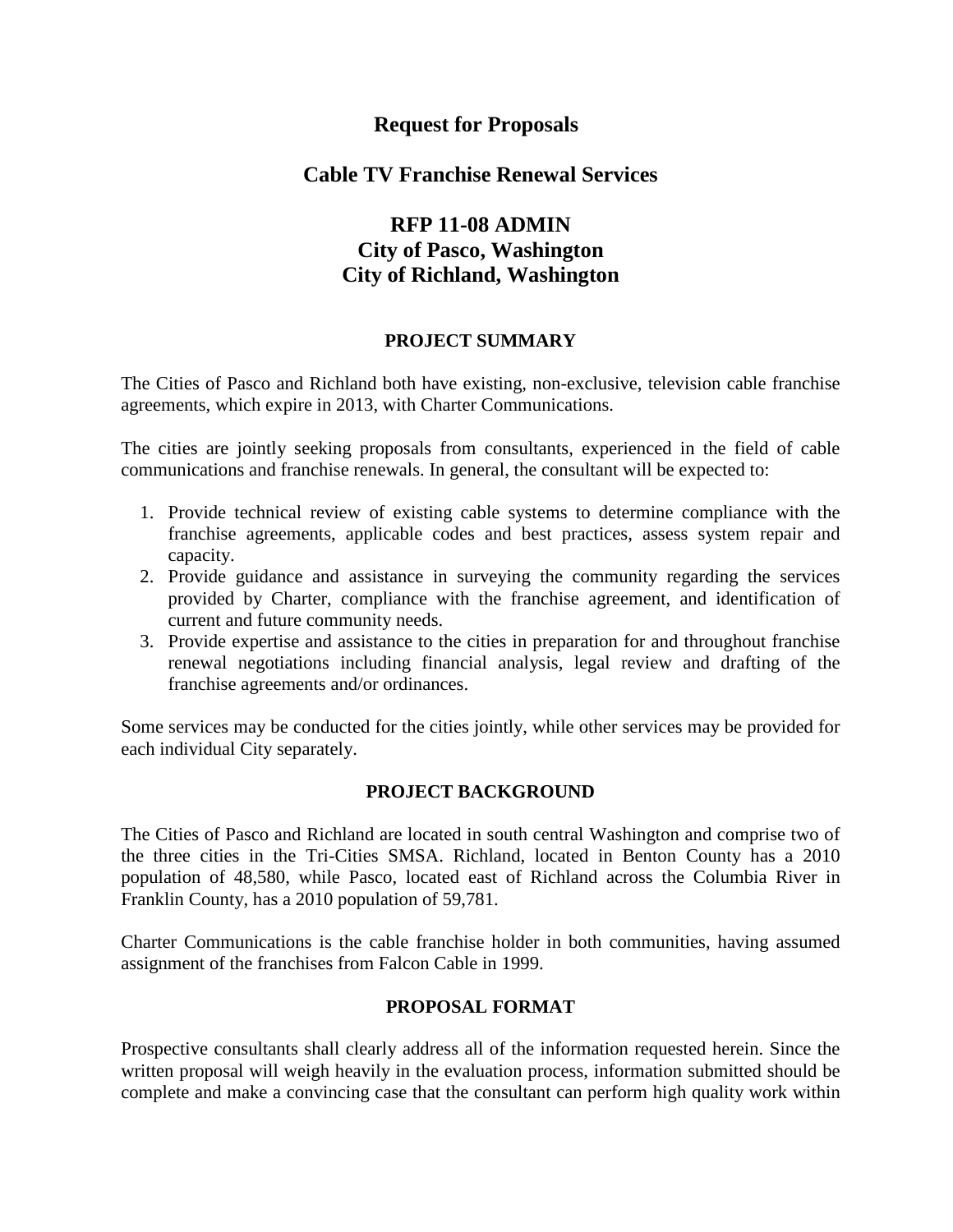schedule and budget constraints as demonstrated by previous work history. Prospective consultants are asked to:

- 1. Describe in depth the proposed strategy to be used in meeting the requirements of this RFP, including preparation of a work plan that outlines the work to be performed, how it will be carried out, who will be responsible for managing the work flow, and a schedule that presents a proposed timeline for completing the work. The work plan should address areas where a joint effort for both cities might be advantageous and areas where the work needed for the individual cities may require separate services.
- 2. Describe all resources the cities will be asked to provide in order to complete this project. City departments and staff will make every effort to provide access to available information.
- 3. Provide the professional resumes of all individuals who will be assigned to this project. The proposal should indicate the person who will serve as consultant's project manager.
- 4. Describe where the proposed work will be performed, including address and phone number.
- 5. Provide a description of prior work experiences that were similar to the project described in this RFP.
- 6. Provide a specific outline of the line item costs that will be incurred during the performance of each phase, including line item totals of consultant fees, subcontractor fees, and all other project costs and charges.

### **SCOPE OF WORK**

The cities and their citizens are participants in the evolution of cable and telecommunications technologies and wish to ensure that their cable systems are ready for the future. Each City would like to ensure during the franchise negotiation process that all future needs of the City are considered and that its cable franchise ordinance is structured in a way that assures that a high-quality, innovative, and versatile cable system is constructed and kept current during the next franchise period.

The key requirements for consulting assistance include the following:

- 1. Evaluate Charter Communications' past performance, franchise compliance, and matters that may be in default.
- 2. Conduct a technical review to make sure that each cable system will be comparable with current and future technological systems, service developments and systems of cities of comparable size.
- 3. Review and make recommendations about requirements needed to upgrade the cable systems and services to state-of-the-art fiber.
- 4. Provide assistance with the franchise renewal negotiations with Charter, as well as preparation of cable franchise ordinances and agreements.
- 5. Provide financial analysis of franchise fee payment compliance.
- 6. Identify current and future community needs, cable and fiber (I-Net), incorporating public participation as required by the Federal Communications Act of 1934, as amended by the Cable Act of 1984.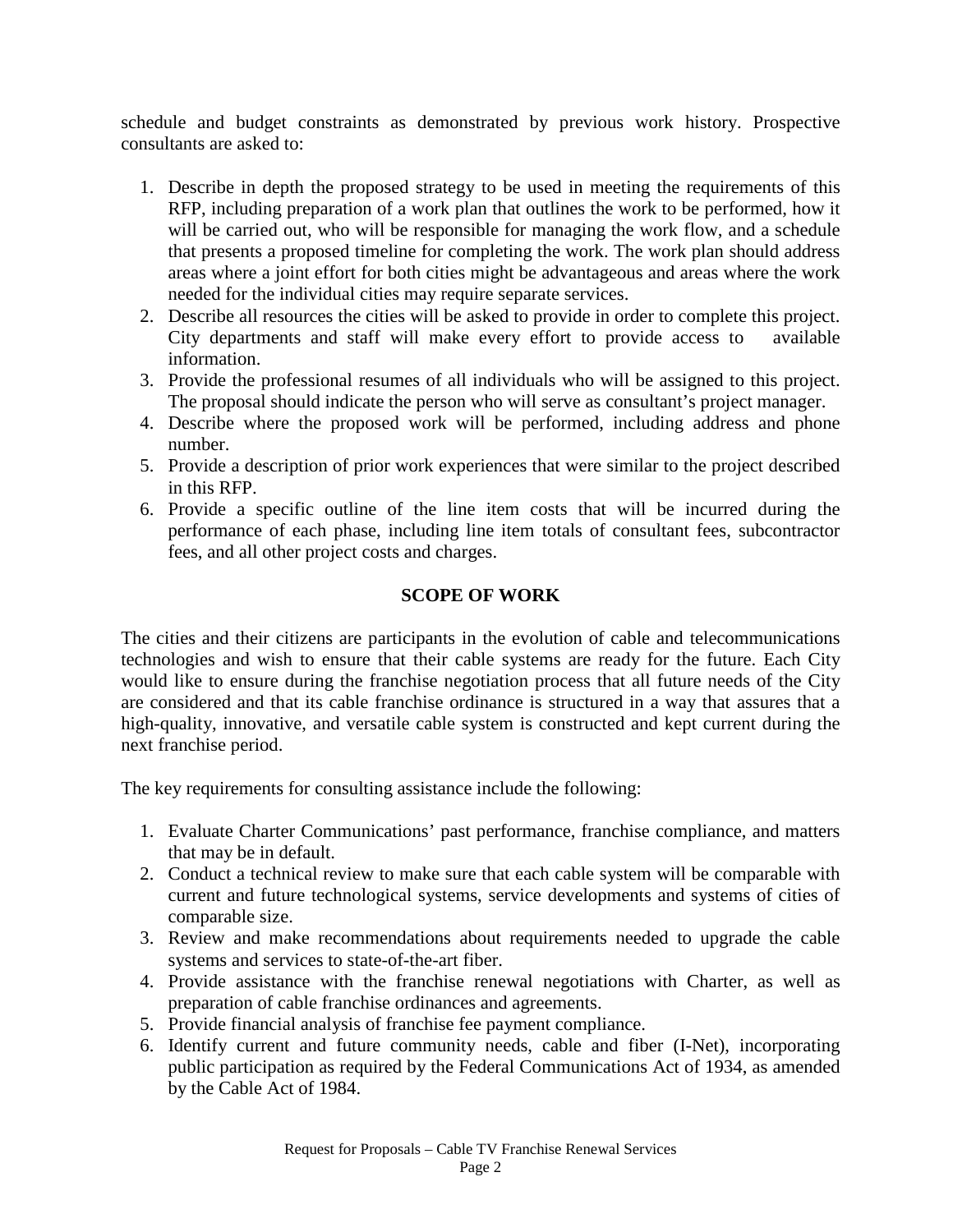- 7. Generally manage and guide the renewal process by working together with city personnel to complete Phase I and Phase II, meeting each City's needs, and assuring that the City as well as its citizens receive the best possible cable services as a result of the process and the new franchise agreement.
- 8. For the City of Richland, review past usage of the existing I-Net system including a break-down by category of user types. Make recommendations associated with future broadband system needs of the City including the needs of other public agencies, public educational intuitions, and hospitals operating in the Tri-Cities region. Include the possible use of broadband access as an economic driver for the City.

This project anticipates two phases:

# **Phase I:**

Assist the cities in gathering and analyzing information to give the cities a preliminary sense of whether Charter has met all of its franchise obligations, and if so, how well; initiate needs assessment for a more comprehensive study; provide Franchise Renewal Report and recommendations, including the requirements for Phase II. Specific tasks that are anticipated:

- **Provide education to participants in applicable cable law and in the specifics of the** franchise renewal process.
- Collect, review, and analyze current franchise documents and other information from the cities and Charter.
- Assist in the design and conduct of surveys and/or interviews to assess current subscriber services and satisfaction levels in order to identify community needs and develop a plan to ensure that the citizens of the cities receive quality service at reasonable rates.
- Identify and make recommendations regarding Charter's responsiveness to consumerrelated information, including installation, service repair, rates, and subscriber-requested programming.
- Identify the potential future uses of a cable communications system to include current trends and technological changes that have and will occur in the future in video, voice, and data, and assure that the cities will be in a position to take advantage of them.
- Conduct a technical and operational review to ensure that the cable systems are consistent and compatible with the latest developments in cable technology.
- Identify and provide for requirements necessary to ensure the systems undergo periodic technical reviews and upgrades.
- Undertake a franchise fee payment compliance review, if necessary.
- Assist in the design and conduct of a PEG access ascertainment survey to identify current PEG programming, services, and facilities in each City and provide for current and future PEG access needs and requirements.
- Conduct legal review of federal and other applicable legal obligations.
- Complete any additional information gathering and analysis of individual City needs and requirements.
- Draft Franchise Renewal Report for each City, containing the City's priorities, preferences, and requirements that will provide the basis and record to support the City's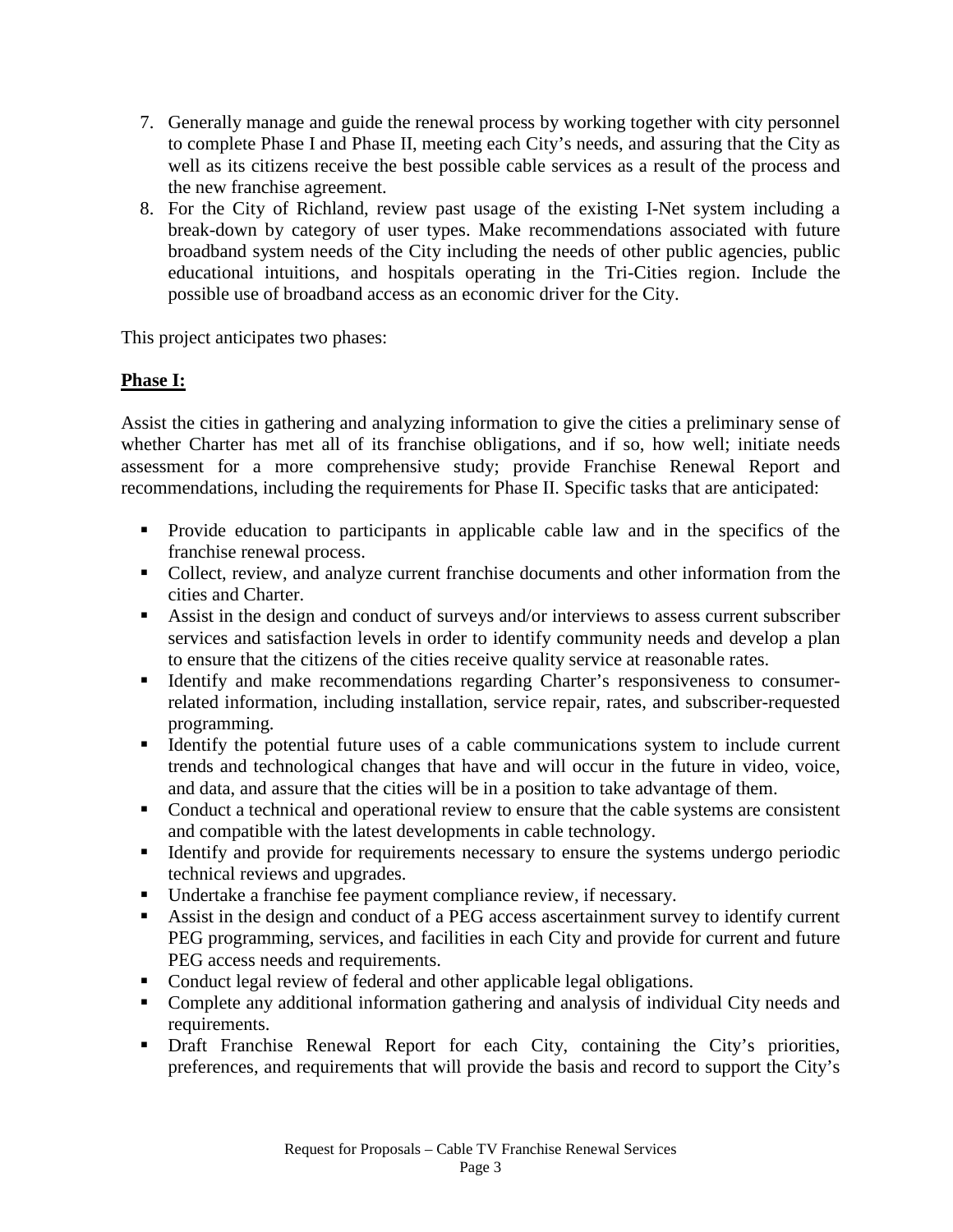"Request for Proposal" to Charter Communications. The report will include a draft regulatory ordinance and franchise agreement.

- **Prepare each City for Phase II with guidelines for review of Charter's Proposal response** and franchise negotiations and instructions for meeting legal requirements before the City Council can approve or deny franchise.
- Meet with staff in each City to discuss results of Phase I and next steps for Phase II.

# **Phase II:**

For each City, evaluate Charter's proposal and prepare recommendations for City's negotiations. Assist or take the lead in negotiations. Provide advice about public hearings as well as other proceedings before final approval or disapproval by each City Council. Provide recommended modifications to any ordinance relating to cable services and draft new franchise agreement with recommendations to each City's governing body for adoption. Specific tasks that are anticipated:

- Evaluate Charter's Proposal and make recommendations for City's response to same.
- **Participate, as needed, in discussions and planning with the City and negotiations with** Charter.
- Advise City as to public participation and hearing requirements.
- Complete final franchise agreement and regulatory cable ordinance.
- Advise City on final approval or disapproval of franchise renewal, including applicable federal cable act and FCC requirements.

# **ESTIMATED TIME FRAMES**

The following timetable outlines the anticipated schedule for the Request for Proposals and project work. The timing and the sequence of events resulting from this Request for Proposals may vary and shall ultimately be determined by the Cities.

| <b>EVENT</b>                                                                             | <b>ANTICIPATED DATES/TIMEFRAME</b> |
|------------------------------------------------------------------------------------------|------------------------------------|
|                                                                                          |                                    |
|                                                                                          |                                    |
|                                                                                          |                                    |
|                                                                                          |                                    |
|                                                                                          |                                    |
|                                                                                          |                                    |
|                                                                                          |                                    |
|                                                                                          |                                    |
|                                                                                          |                                    |
|                                                                                          |                                    |
|                                                                                          |                                    |
| City Council approval of new franchise agreement with Charter No later than January 2013 |                                    |